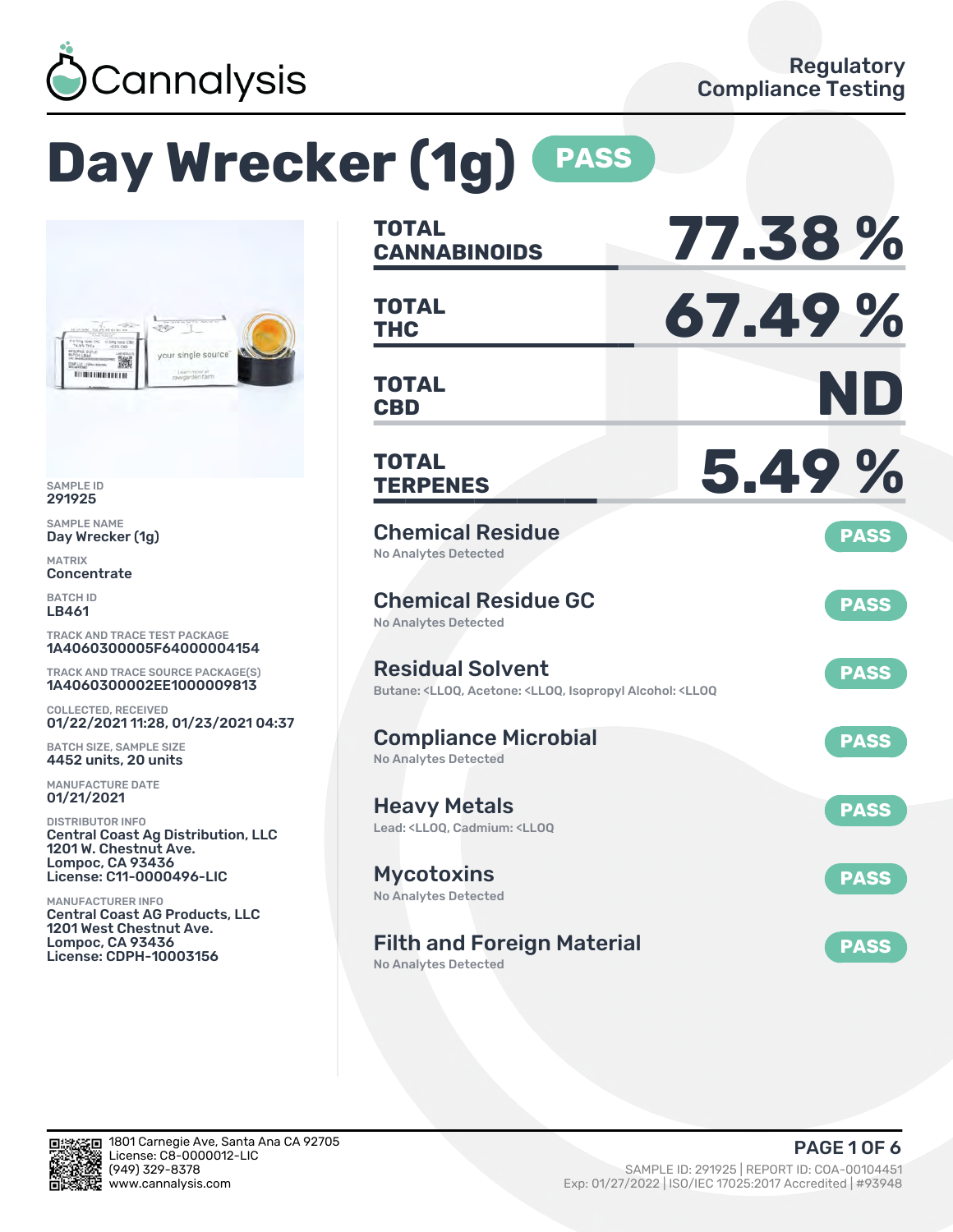

# CANNABINOID ANALYSIS

Total THC,CBD value(s) have been decarboxylated.

| TOTAL THC:          | 674.9 mg/g (67.49 %), 674.9 mg per package |
|---------------------|--------------------------------------------|
| TOTAL CBD:          | ND.                                        |
| TOTAL CANNABINOIDS: | 773.8 mg/g (77.38 %)                       |

UNIT OF MEASUREMENT: Milligrams per Gram(mg/g)

| <b>ANALYTE</b>         | <b>RESULT</b>        | LOD    | <b>LLOO</b> | <b>ANALYTE</b>   | <b>RESULT</b>         | <b>LOD</b> | LL <sub>00</sub> |
|------------------------|----------------------|--------|-------------|------------------|-----------------------|------------|------------------|
| <b>THCa</b>            | 724.8 mg/g (72.48 %) | 0.2000 | 0.4000      | CBD <sub>v</sub> | ND.                   | 0.2000     | 0.4000           |
| D9THC                  | 39.25 mg/g (3.925 %) | 0.2000 | 0.4000      | CBGa             | 9.718 mg/g (0.9718 %) | 0.2000     | 0.4000           |
| D8THC                  | <b>ND</b>            | 0.2000 | 0.4000      | CBG              | <b>ND</b>             | 0.2000     | 0.4000           |
| <b>THC<sub>V</sub></b> | <b>ND</b>            | 0.2000 | 0.4000      | CBN              | <b>ND</b>             | 0.2000     | 0.4000           |
| CBDa                   | ND.                  | 0.2000 | 0.4000      | CBC              | <b>ND</b>             | 0.2000     | 0.4000           |
| CBD                    | ND.                  | 0.2000 | 0.4000      |                  |                       |            |                  |

#### ADDITIONAL INFORMATION

| Method:              | SOP-TECH-001 | Sample Prepped: 01/23/2021 12:27 |                                   | Sample Approved: 01/25/2021 15:33  |  |
|----------------------|--------------|----------------------------------|-----------------------------------|------------------------------------|--|
| Instrument: UPLC-DAD |              |                                  | Sample Analyzed: 01/23/2021 13:01 | Prep-Analytical Batch: 25894-20334 |  |



### TERPENE ANALYSIS

| UNIT OF MEASUREMENT: |  |
|----------------------|--|
|                      |  |

TOTAL TERPENES: 54.98 mg/g (5.498 %)

Milligrams per Gram(mg/g)

| <b>ANALYTE</b>   | <b>RESULT</b>                                                                                                                      | <b>LOD</b> | <b>LLOQ</b> |  | <b>ANALYTE</b>         | <b>RESULT</b>           | <b>LOD</b> | <b>LLOO</b> |
|------------------|------------------------------------------------------------------------------------------------------------------------------------|------------|-------------|--|------------------------|-------------------------|------------|-------------|
| 3-Carene         | <b>ND</b>                                                                                                                          | 0.5000     | 1.000       |  | Alpha bisabolol        | 1.774 mg/g $(0.1774\%)$ | 0.5000     | 1.000       |
| Alpha cedrene    | <b>ND</b>                                                                                                                          | 0.5000     | 1.000       |  | Alpha humulene         | 4.835 mg/g (0.4835 %)   | 0.5000     | 1.000       |
| Alpha pinene     | <ll0q< td=""><td>0.5000</td><td>1.000</td><td></td><td>Alpha terpinene</td><td><b>ND</b></td><td>0.5000</td><td>1.000</td></ll0q<> | 0.5000     | 1.000       |  | Alpha terpinene        | <b>ND</b>               | 0.5000     | 1.000       |
| Alpha terpineol  | 1.284 mg/g $(0.1284\%)$                                                                                                            | 0.3300     | 0.6500      |  | Beta caryophyllene     | 16.11 mg/g (1.611 %)    | 0.5000     | 1.000       |
| Beta myrcene     | 10.01 mg/g (1.001 %)                                                                                                               | 0.5000     | 1.000       |  | Beta pinene            | 1.389 mg/g (0.1389 %)   | 0.6100     | 1.210       |
| <b>Borneol</b>   | <b>ND</b>                                                                                                                          | 0.5000     | 1.000       |  | Camphene               | <b>ND</b>               | 0.5000     | 1.000       |
| Camphor          | <b>ND</b>                                                                                                                          | 0.5000     | 1.000       |  | Caryophyllene oxide ND |                         | 0.5000     | 1.000       |
| Cedrol           | <b>ND</b>                                                                                                                          | 0.5000     | 1.000       |  | Cis nerolidol          | <b>ND</b>               | 0.5000     | 1.000       |
| Eucalyptol       | <b>ND</b>                                                                                                                          | 0.5000     | 1.000       |  | Fenchol                | 1.260 mg/g $(0.1260\%)$ | 0.5000     | 1.000       |
| Fenchone         | <b>ND</b>                                                                                                                          | 0.5000     | 1.000       |  | Gamma terpinene        | <b>ND</b>               | 0.5000     | 1.000       |
| Gamma terpineol  | <b>ND</b>                                                                                                                          | 0.1000     | 0.2100      |  | Geranyl acetate        | <b>ND</b>               | 0.5000     | 1.000       |
| Guaiol           | <ll0q< td=""><td>0.5000</td><td>1.000</td><td></td><td>Isoborneol</td><td><b>ND</b></td><td>0.5000</td><td>1.000</td></ll0q<>      | 0.5000     | 1.000       |  | Isoborneol             | <b>ND</b>               | 0.5000     | 1.000       |
| Isopulegol       | <b>ND</b>                                                                                                                          | 0.5000     | 1.000       |  | Limonene               | 7.579 mg/g (0.7579 %)   | 0.5000     | 1.000       |
| Linalool         | 3.147 mg/g (0.3147 %)                                                                                                              | 0.5000     | 1.000       |  | Menthol                | <b>ND</b>               | 0.5000     | 1.000       |
| Ocimene 1        | <b>ND</b>                                                                                                                          | 0.1600     | 0.3100      |  | Ocimene 2              | 0.9355 mg/g (0.0936 %)  | 0.3500     | 0.6900      |
| P-cymene         | <b>ND</b>                                                                                                                          | 0.5200     | 1.050       |  | P-mentha-1,5-diene ND  |                         | 0.5000     | 1.000       |
| Pulegone         | <b>ND</b>                                                                                                                          | 0.5000     | 1.000       |  | Sabinene               | <b>ND</b>               | 0.5000     | 1.000       |
| Sabinene hydrate | <b>ND</b>                                                                                                                          | 0.5000     | 1.000       |  | Terpinolene            | 2.999 mg/g $(0.2999\%)$ | 0.5000     | 1.000       |
|                  | Trans beta farnesene 2.557 mg/g (0.2557 %)                                                                                         | 0.5000     | 1.000       |  | Trans nerolidol        | 1.099 mg/g $(0.1099\%)$ | 0.5000     | 1.000       |
| Valencene        | <b>ND</b>                                                                                                                          | 0.5000     | 1.000       |  |                        |                         |            |             |

| <b>NALYTE</b>         | <b>RESULT</b>           | LOD    | LLOQ   |
|-----------------------|-------------------------|--------|--------|
| Alpha bisabolol       | 1.774 mg/g $(0.1774\%)$ | 0.5000 | 1.000  |
| Alpha humulene        | 4.835 mg/g (0.4835 %)   | 0.5000 | 1.000  |
| Alpha terpinene       | <b>ND</b>               | 0.5000 | 1.000  |
| Beta caryophyllene    | 16.11 mg/g (1.611 %)    | 0.5000 | 1.000  |
| Beta pinene           | 1.389 mg/g (0.1389 %)   | 0.6100 | 1.210  |
| Camphene              | <b>ND</b>               | 0.5000 | 1.000  |
| Caryophyllene oxide   | <b>ND</b>               | 0.5000 | 1.000  |
| Cis nerolidol         | <b>ND</b>               | 0.5000 | 1.000  |
| Fenchol               | 1.260 mg/g $(0.1260\%)$ | 0.5000 | 1.000  |
| Gamma terpinene       | <b>ND</b>               | 0.5000 | 1.000  |
| Geranyl acetate       | <b>ND</b>               | 0.5000 | 1.000  |
| soborneol             | <b>ND</b>               | 0.5000 | 1.000  |
| Limonene              | 7.579 mg/g (0.7579 %)   | 0.5000 | 1.000  |
| Menthol               | <b>ND</b>               | 0.5000 | 1.000  |
| Ocimene 2             | 0.9355 mg/g (0.0936 %)  | 0.3500 | 0.6900 |
| P-mentha-1,5-diene ND |                         | 0.5000 | 1.000  |
| Sabinene              | <b>ND</b>               | 0.5000 | 1.000  |
| Terpinolene           | 2.999 mg/g $(0.2999\%)$ | 0.5000 | 1.000  |
| Trans nerolidol       | 1.099 mg/g (0.1099 %)   | 0.5000 | 1.000  |
|                       |                         |        |        |

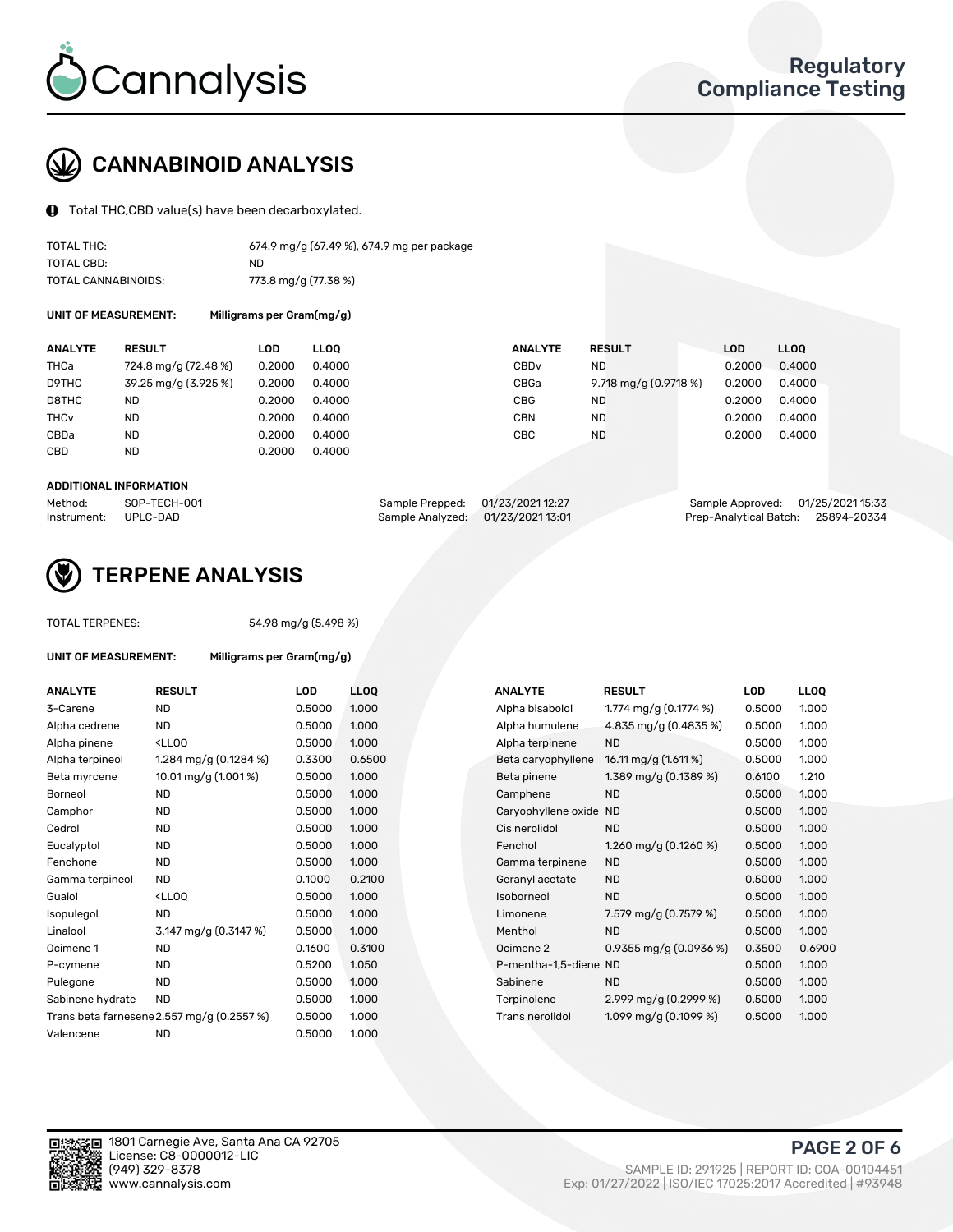

### Regulatory Compliance Testing

#### ADDITIONAL INFORMATION

Method: SOP-TECH-027 Sample Prepped: 01/23/2021 15:07 Sample Approved: 01/26/2021 10:39 Prep-Analytical Batch: 25913-20344



CHEMICAL RESIDUE ANALYSIS PASS

UNIT OF MEASUREMENT: Micrograms per Gram(ug/g)

| <b>ANALYTE</b>  | <b>RESULT</b> | LOD    | LL <sub>OO</sub> | <b>ACTION LEVEL</b> |      | <b>ANALYTE</b>      | <b>RESULT</b> | <b>LOD</b> | <b>LLOQ</b> | <b>ACTION LEVEL</b> |      |
|-----------------|---------------|--------|------------------|---------------------|------|---------------------|---------------|------------|-------------|---------------------|------|
| Abamectin       | <b>ND</b>     | 0.0200 | 0.0400           | 0.1000              | Pass | Acephate            | <b>ND</b>     | 0.0200     | 0.0400      | 0.1000              | Pass |
| Acequinocyl     | <b>ND</b>     | 0.0200 | 0.0400           | 0.1000              | Pass | Acetamiprid         | <b>ND</b>     | 0.0200     | 0.0400      | 0.1000              | Pass |
| Aldicarb        | <b>ND</b>     | 0.0200 | 0.0400           | 0.0                 | Pass | Azoxystrobin        | <b>ND</b>     | 0.0200     | 0.0400      | 0.1000              | Pass |
| Bifenazate      | <b>ND</b>     | 0.0200 | 0.0400           | 0.1000              | Pass | <b>Bifenthrin</b>   | <b>ND</b>     | 0.0200     | 0.0400      | 3.000               | Pass |
| <b>Boscalid</b> | <b>ND</b>     | 0.0200 | 0.0400           | 0.1000              | Pass | Carbarvl            | <b>ND</b>     | 0.0200     | 0.0400      | 0.5000              | Pass |
| Carbofuran      | <b>ND</b>     | 0.0200 | 0.0400           | 0.0                 | Pass | Chlorantraniliprole | <b>ND</b>     | 0.0200     | 0.0400      | 10.00               | Pass |
| Clofentezine    | <b>ND</b>     | 0.0200 | 0.0400           | 0.1000              | Pass | Coumaphos           | <b>ND</b>     | 0.0200     | 0.0400      | 0.0                 | Pass |
| Cyfluthrin      | <b>ND</b>     | 0.4000 | 1.000            | 2.000               | Pass | Cypermethrin        | <b>ND</b>     | 0.4000     | 1.000       | 1.000               | Pass |
| Daminozide      | <b>ND</b>     | 0.0200 | 0.0400           | 0.0                 | Pass | Diazinon            | <b>ND</b>     | 0.0200     | 0.0400      | 0.1000              | Pass |
| Dichlorvos      | <b>ND</b>     | 0.0200 | 0.0400           | 0.0                 | Pass | Dimethoate          | <b>ND</b>     | 0.0200     | 0.0400      | 0.0                 | Pass |
| Dimethomorph    | <b>ND</b>     | 0.0200 | 0.0400           | 2.000               | Pass | Ethoprophos         | <b>ND</b>     | 0.0200     | 0.0400      | 0.0                 | Pass |
| Etofenprox      | <b>ND</b>     | 0.0200 | 0.0400           | 0.0                 | Pass | Etoxazole           | <b>ND</b>     | 0.0200     | 0.0400      | 0.1000              | Pass |
| Fenhexamid      | <b>ND</b>     | 0.0200 | 0.0400           | 0.1000              | Pass | Fenoxycarb          | <b>ND</b>     | 0.0200     | 0.0400      | 0.0                 | Pass |
| Fenpyroximate   | <b>ND</b>     | 0.0200 | 0.0400           | 0.1000              | Pass | Fipronil            | <b>ND</b>     | 0.0400     | 0.1000      | 0.0                 | Pass |
| Flonicamid      | <b>ND</b>     | 0.0200 | 0.0400           | 0.1000              | Pass | Fludioxonil         | <b>ND</b>     | 0.0200     | 0.0400      | 0.1000              | Pass |
| Hexythiazox     | <b>ND</b>     | 0.0200 | 0.0400           | 0.1000              | Pass | Imazalil            | <b>ND</b>     | 0.0200     | 0.0400      | 0.0                 | Pass |
| Imidacloprid    | <b>ND</b>     | 0.0200 | 0.0400           | 5.000               | Pass | Kresoxim methyl     | <b>ND</b>     | 0.0200     | 0.0400      | 0.1000              | Pass |
| Malathion       | <b>ND</b>     | 0.0200 | 0.0400           | 0.5000              | Pass | Metalaxyl           | <b>ND</b>     | 0.0200     | 0.0400      | 2.000               | Pass |
| Methiocarb      | <b>ND</b>     | 0.0200 | 0.0400           | 0.0                 | Pass | Methomyl            | <b>ND</b>     | 0.0200     | 0.0400      | 1.000               | Pass |
| Mevinphos       | <b>ND</b>     | 0.0200 | 0.0400           | 0.0                 | Pass | Myclobutanil        | <b>ND</b>     | 0.0200     | 0.0400      | 0.1000              | Pass |
| Naled           | <b>ND</b>     | 0.0200 | 0.0400           | 0.1000              | Pass | Oxamyl              | <b>ND</b>     | 0.0200     | 0.0400      | 0.5000              | Pass |
| Paclobutrazol   | <b>ND</b>     | 0.0200 | 0.0400           | 0.0                 | Pass | Permethrins         | <b>ND</b>     | 0.0400     | 0.1000      | 0.5000              | Pass |
| Phosmet         | <b>ND</b>     | 0.0200 | 0.0400           | 0.1000              | Pass | Piperonyl butoxide  | <b>ND</b>     | 0.0200     | 0.0400      | 3.000               | Pass |
| Prallethrin     | <b>ND</b>     | 0.0200 | 0.0400           | 0.1000              | Pass | Propiconazole       | <b>ND</b>     | 0.0200     | 0.0400      | 0.1000              | Pass |
| Propoxur        | <b>ND</b>     | 0.0200 | 0.0400           | 0.0                 | Pass | Pyrethrins          | <b>ND</b>     | 0.0200     | 0.0400      | 0.5000              | Pass |
| Pyridaben       | <b>ND</b>     | 0.0200 | 0.0400           | 0.1000              | Pass | Spinetoram          | <b>ND</b>     | 0.0200     | 0.0400      | 0.1000              | Pass |
| Spinosad        | <b>ND</b>     | 0.0300 | 0.0700           | 0.1000              | Pass | Spiromesifen        | <b>ND</b>     | 0.0200     | 0.0400      | 0.1000              | Pass |
| Spirotetramat   | <b>ND</b>     | 0.0200 | 0.0400           | 0.1000              | Pass | Spiroxamine         | <b>ND</b>     | 0.0200     | 0.0400      | 0.0                 | Pass |
| Tebuconazole    | <b>ND</b>     | 0.0200 | 0.0400           | 0.1000              | Pass | Thiacloprid         | <b>ND</b>     | 0.0200     | 0.0400      | 0.0                 | Pass |
| Thiamethoxam    | <b>ND</b>     | 0.0200 | 0.0400           | 5.000               | Pass | Trifloxystrobin     | <b>ND</b>     | 0.0200     | 0.0400      | 0.1000              | Pass |

#### ADDITIONAL INFORMATION

Method: SOP-TECH-002 Sample Prepped: 01/26/2021 16:39 Sample Approved: 01/27/2021 11:37<br>Instrument: LC-MS/MS Sample Analyzed: 01/26/2021 16:44 Prep-Analytical Batch: 26006-20422 Prep-Analytical Batch: 26006-20422

PAGE 3 OF 6

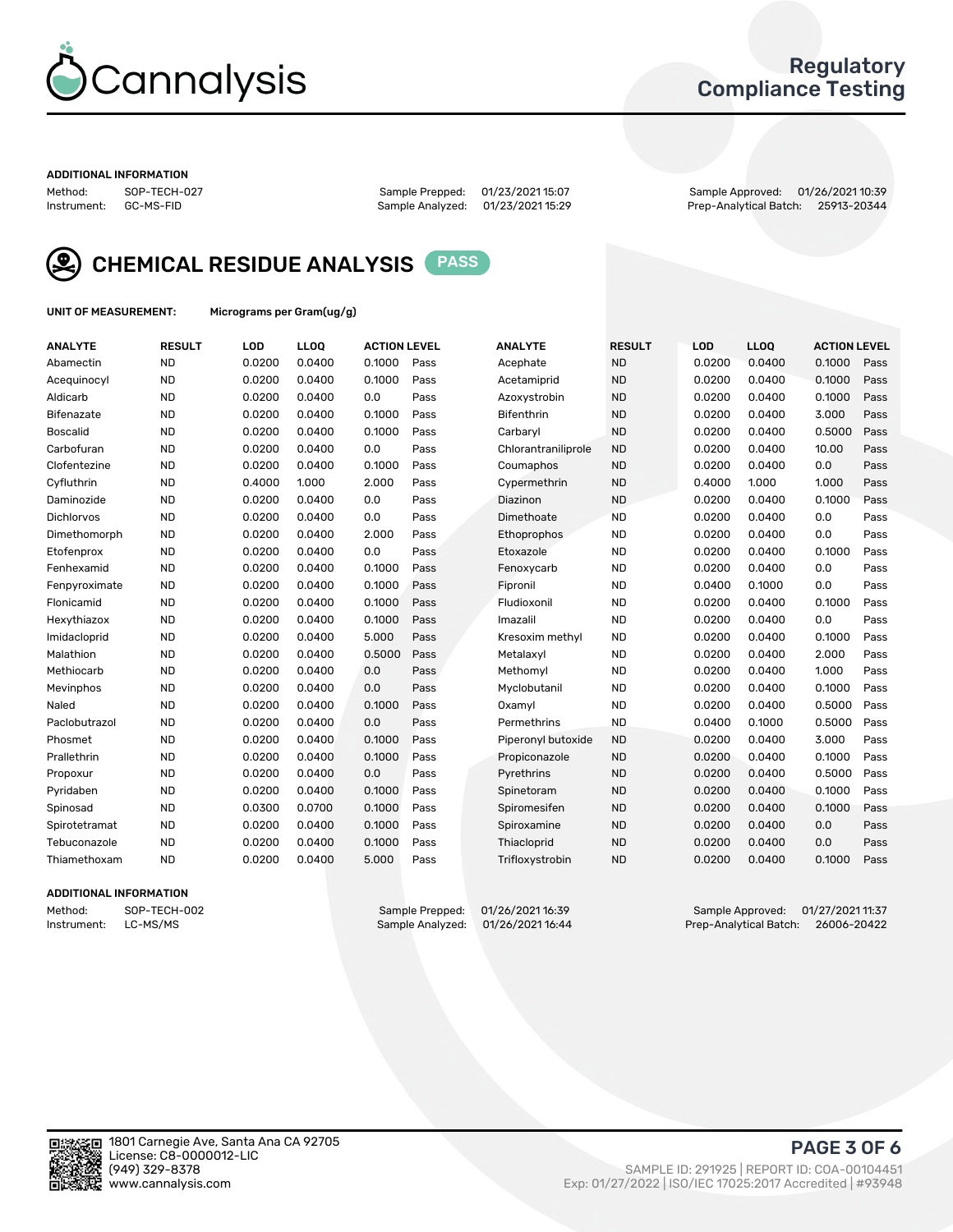

# CHEMICAL RESIDUE GC ANALYSIS PASS

| UNIT OF MEASUREMENT: | Microgra |
|----------------------|----------|
|                      |          |

ms per Gram(ug/g)

| <b>ANALYTE</b>         | <b>RESULT</b> | LOD    | <b>LLOO</b> | <b>ACTION LEVEL</b> |                  | <b>ANALYTE</b>   | <b>RESULT</b> | LOD              | <b>LLOO</b>            | <b>ACTION LEVEL</b> |      |
|------------------------|---------------|--------|-------------|---------------------|------------------|------------------|---------------|------------------|------------------------|---------------------|------|
| Captan                 | <b>ND</b>     | 0.1000 | 0.2000      | 0.7000              | Pass             | Chlordane        | <b>ND</b>     | 0.0109           | 0.0136                 | 0.0                 | Pass |
| Methyl parathion       | <b>ND</b>     | 0.0400 | 0.1000      | 0.0                 | Pass             | <b>PCNB</b>      | <b>ND</b>     | 0.0200           | 0.0400                 | 0.1000              | Pass |
| Chlorfenapyr           | <b>ND</b>     | 0.0800 | 0.1000      | 0.0                 | Pass             | Chlorpyrifos     | <b>ND</b>     | 0.0800           | 0.1000                 | 0.0                 | Pass |
|                        |               |        |             |                     |                  |                  |               |                  |                        |                     |      |
| ADDITIONAL INFORMATION |               |        |             |                     |                  |                  |               |                  |                        |                     |      |
| Method:                | SOP-TECH-010  |        |             |                     | Sample Prepped:  | 01/25/2021 11:02 |               | Sample Approved: |                        | 01/26/2021 12:02    |      |
| Instrument:            | GC-MS/MS      |        |             |                     | Sample Analyzed: | 01/25/2021 11:05 |               |                  | Prep-Analytical Batch: | 25929-20356         |      |
|                        |               |        |             |                     |                  |                  |               |                  |                        |                     |      |

## RESIDUAL SOLVENT ANALYSIS PASS

UNIT OF MEASUREMENT: Micrograms per Gram(ug/g)

| <b>ANALYTE</b>       | <b>RESULT</b>                                                                                                                                                             | LOD    | <b>LLOO</b> | <b>ACTION LEVEL</b> |      | <b>ANALYTE</b>     | <b>RESULT</b>                                                               | LOD    | LLOO  | <b>ACTION LEVEL</b> |      |
|----------------------|---------------------------------------------------------------------------------------------------------------------------------------------------------------------------|--------|-------------|---------------------|------|--------------------|-----------------------------------------------------------------------------|--------|-------|---------------------|------|
| Acetone              | <lloo< td=""><td>5.000</td><td>250.0</td><td>5000</td><td>Pass</td><td>Acetonitrile</td><td><b>ND</b></td><td>5.000</td><td>50.00</td><td>410.0</td><td>Pass</td></lloo<> | 5.000  | 250.0       | 5000                | Pass | Acetonitrile       | <b>ND</b>                                                                   | 5.000  | 50.00 | 410.0               | Pass |
| Benzene              | <b>ND</b>                                                                                                                                                                 | 0.5000 | 1.000       | 1.000               | Pass | <b>Butane</b>      | <lloo< td=""><td>76.80</td><td>96.00</td><td>5000</td><td>Pass</td></lloo<> | 76.80  | 96.00 | 5000                | Pass |
| Chloroform           | <b>ND</b>                                                                                                                                                                 | 0.5000 | 1.000       | 1.000               | Pass | Ethanol            | <b>ND</b>                                                                   | 10.00  | 50.00 | 5000                | Pass |
| <b>Ethyl Acetate</b> | <b>ND</b>                                                                                                                                                                 | 5.000  | 50.00       | 5000                | Pass | <b>Ethyl Ether</b> | <b>ND</b>                                                                   | 25.00  | 50.00 | 5000                | Pass |
| Ethylene oxide       | <b>ND</b>                                                                                                                                                                 | 0.5000 | 1.000       | 1.000               | Pass | Heptane            | <b>ND</b>                                                                   | 1.000  | 5.000 | 5000                | Pass |
| Hexane               | <b>ND</b>                                                                                                                                                                 | 0.5000 | 5.000       | 290.0               | Pass | Isopropyl Alcohol  | <lloo< td=""><td>5.000</td><td>50.00</td><td>5000</td><td>Pass</td></lloo<> | 5.000  | 50.00 | 5000                | Pass |
| Methanol             | <b>ND</b>                                                                                                                                                                 | 10.00  | 50.00       | 3000                | Pass | Methylene chloride | <b>ND</b>                                                                   | 0.5000 | 1.000 | 1.000               | Pass |
| Pentane              | <b>ND</b>                                                                                                                                                                 | 1.000  | 50.00       | 5000                | Pass | Propane            | <b>ND</b>                                                                   | 16.00  | 20.00 | 5000                | Pass |
| Toluene              | <b>ND</b>                                                                                                                                                                 | 0.5000 | 1.000       | 890.0               | Pass | Xvlenes            | <b>ND</b>                                                                   | 6.000  | 100.0 | 2170                | Pass |
| Trichloroethylene    | <b>ND</b>                                                                                                                                                                 | 0.2500 | 1.000       | 1.000               | Pass | 1.2-Dichloroethane | <b>ND</b>                                                                   | 0.5000 | 1.000 | 1.000               | Pass |

#### ADDITIONAL INFORMATION

|         | <b>ADDITIONAL INFORMATION</b> |                                   |                                    |  |
|---------|-------------------------------|-----------------------------------|------------------------------------|--|
| Method: | SOP-TECH-021                  | Sample Prepped: 01/23/2021 16:20  | Sample Approved: 01/25/2021 15:39  |  |
|         | Instrument: HS-GC-MS/FID      | Sample Analyzed: 01/23/2021 16:20 | Prep-Analytical Batch: 25912-20350 |  |



UNIT OF MEASUREMENT: Cycle Threshold (Ct)

| <b>ANALYTE</b>         | <b>RESULT</b>              | LOD   | <b>LLOO</b> |     | <b>ACTION LEVEL</b> | <b>ANALYTE</b>   | <b>RESULT</b> | LOD                                  | <b>LLOO</b>            | <b>ACTION LEVEL</b> |             |
|------------------------|----------------------------|-------|-------------|-----|---------------------|------------------|---------------|--------------------------------------|------------------------|---------------------|-------------|
| A.fumigatus            | <b>ND</b>                  | 33.00 | 0.0         | 0.0 | Pass                | A. flavus        | <b>ND</b>     | 33.00                                | 0.0                    | 0.0                 | Pass        |
| A. niger               | <b>ND</b>                  | 33.00 | 0.0         | 0.0 | Pass                | A. terreus       | <b>ND</b>     | 33.00                                | 0.0                    | 0.0                 | Pass        |
| <b>STEC</b>            | <b>ND</b>                  | 33.00 | 0.0         | 0.0 | Pass                | Salmonella spp   | <b>ND</b>     | 33.00                                | 0.0                    | 0.0                 | Pass        |
| ADDITIONAL INFORMATION |                            |       |             |     |                     |                  |               |                                      |                        |                     |             |
| Method:                | SOP-TECH-016, SOP-TECH-022 |       |             |     | Sample Prepped:     | 01/25/2021 06:11 |               | 01/25/2021 12:15<br>Sample Approved: |                        |                     |             |
| Instrument:            | aPCR                       |       |             |     | Sample Analyzed:    | 01/25/2021 06:29 |               |                                      | Prep-Analytical Batch: |                     | 25921-20353 |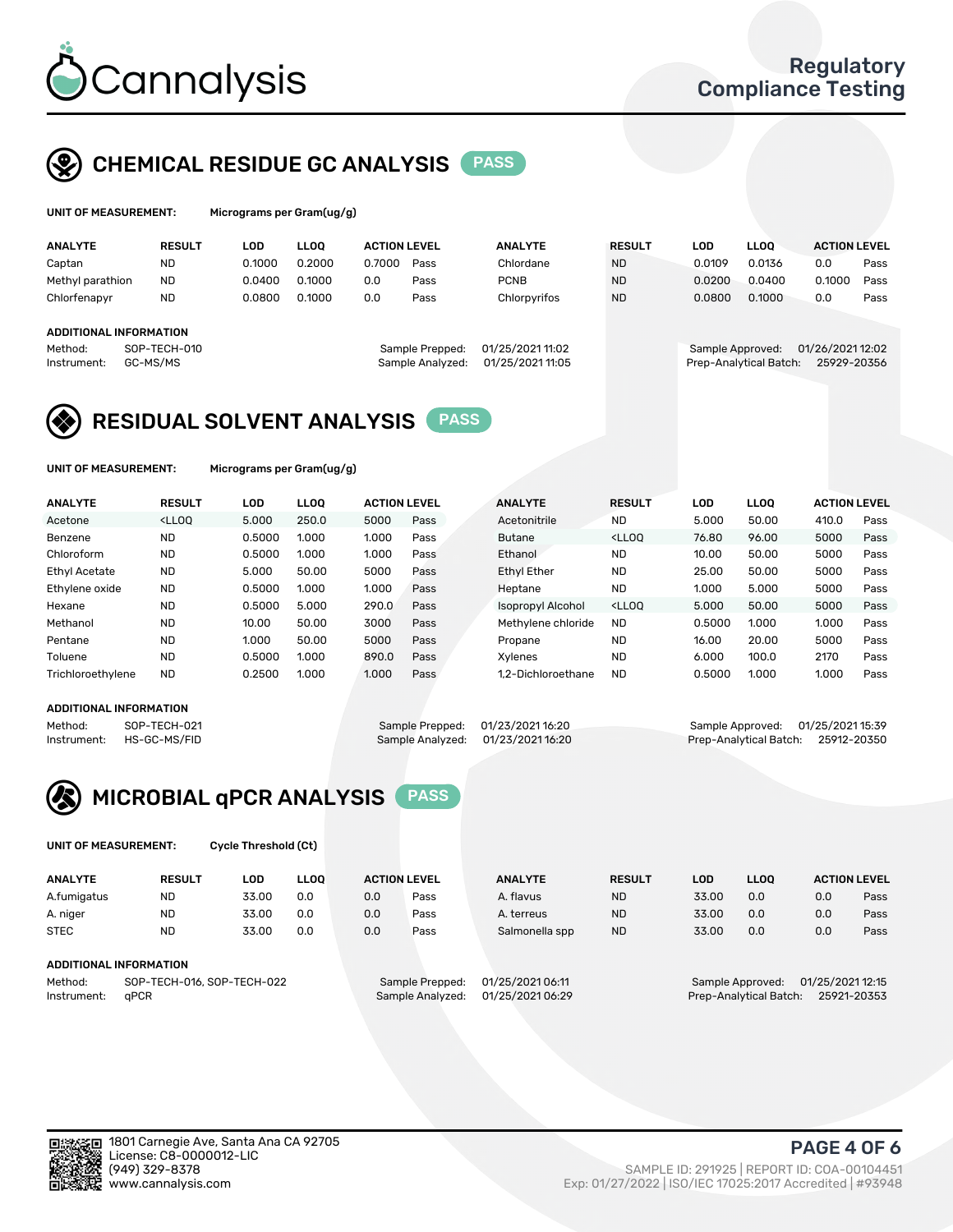



| UNIT OF MEASUREMENT:                                                                                                     |                                                                                                                                                                             | Micrograms per Gram(ug/g) |             |                     |      |                                      |                                                                                 |                  |                        |                                 |      |  |
|--------------------------------------------------------------------------------------------------------------------------|-----------------------------------------------------------------------------------------------------------------------------------------------------------------------------|---------------------------|-------------|---------------------|------|--------------------------------------|---------------------------------------------------------------------------------|------------------|------------------------|---------------------------------|------|--|
| <b>ANALYTE</b>                                                                                                           | <b>RESULT</b>                                                                                                                                                               | <b>LOD</b>                | <b>LLOO</b> | <b>ACTION LEVEL</b> |      | <b>ANALYTE</b>                       | <b>RESULT</b>                                                                   | <b>LOD</b>       | <b>LLOO</b>            | <b>ACTION LEVEL</b>             |      |  |
| Arsenic                                                                                                                  | <b>ND</b>                                                                                                                                                                   | 0.0200                    | 0.0500      | 0.2000              | Pass | Cadmium                              | <lloo< th=""><th>0.0050</th><th>0.0500</th><th>0.2000</th><th>Pass</th></lloo<> | 0.0050           | 0.0500                 | 0.2000                          | Pass |  |
| Lead                                                                                                                     | <lloo< td=""><td>0.0100</td><td>0.0500</td><td>0.5000</td><td>Pass</td><td>Mercury</td><td><b>ND</b></td><td>0.0030</td><td>0.0500</td><td>0.1000</td><td>Pass</td></lloo<> | 0.0100                    | 0.0500      | 0.5000              | Pass | Mercury                              | <b>ND</b>                                                                       | 0.0030           | 0.0500                 | 0.1000                          | Pass |  |
| <b>ADDITIONAL INFORMATION</b><br>SOP-TECH-013<br>Sample Prepped:<br>Method:<br>Sample Analyzed:<br>ICP-MS<br>Instrument: |                                                                                                                                                                             |                           |             |                     |      | 01/25/2021 11:03<br>01/25/2021 16:39 |                                                                                 | Sample Approved: | Prep-Analytical Batch: | 01/26/2021 10:43<br>25935-20380 |      |  |
| (兼)<br><b>MYCOTOXINS ANALYSIS</b><br><b>PASS</b>                                                                         |                                                                                                                                                                             |                           |             |                     |      |                                      |                                                                                 |                  |                        |                                 |      |  |
| UNIT OF MEASUREMENT:                                                                                                     |                                                                                                                                                                             |                           |             |                     |      |                                      |                                                                                 |                  |                        |                                 |      |  |

| <b>ANALYTE</b>          | <b>RESULT</b> | LOD   | LLOO  | <b>ACTION LEVEL</b> |      | <b>ANALYTE</b> | <b>RESULT</b> | LOD   | <b>LLOO</b> | <b>ACTION LEVEL</b> |      |
|-------------------------|---------------|-------|-------|---------------------|------|----------------|---------------|-------|-------------|---------------------|------|
| Aflatoxin B1            | <b>ND</b>     | 1.000 | 2.000 |                     | N/A  | Aflatoxin B2   | <b>ND</b>     | 2.000 | 5.000       |                     | N/A  |
| Aflatoxin G1            | ND            | 2.000 | 5.000 |                     | N/A  | Aflatoxin G2   | <b>ND</b>     | 2.000 | 5.000       |                     | N/A  |
| <b>Total Aflatoxins</b> | <b>ND</b>     | 10.00 | 14.00 | 20.00               | Pass | Ochratoxin A   | <b>ND</b>     | 1.000 | 2.000       | 20.00               | Pass |
|                         |               |       |       |                     |      |                |               |       |             |                     |      |
| ADDITIONAL INFORMATION  |               |       |       |                     |      |                |               |       |             |                     |      |

Method: SOP-TECH-020 Sample Prepped: 01/23/2021 13:11 Sample Approved: 01/25/2021 17:43 Instrument: LC-MS/MS Sample Analyzed: 01/23/2021 15:38 Prep-Analytical Batch: 25898-20345

# FILTH & FOREIGN MATERIAL ANALYSIS PASS

UNIT OF MEASUREMENT: Filth and Foreign Matter (%, #/3g)

| <b>ANALYTE</b>                                              | <b>RESULT</b> | LOD | <b>LLOO</b> | <b>ACTION LEVEL</b> |                                     | <b>ANALYTE</b>                       | <b>RESULT</b> | LOD | <b>LLOO</b> | <b>ACTION LEVEL</b>                                                           |      |  |  |
|-------------------------------------------------------------|---------------|-----|-------------|---------------------|-------------------------------------|--------------------------------------|---------------|-----|-------------|-------------------------------------------------------------------------------|------|--|--|
| IF RH ME                                                    | <b>ND</b>     | 0.0 | 0.0         | 1.000               | Pass                                | <b>IFM</b>                           | <b>ND</b>     | 0.0 | 0.0         | 25.00                                                                         | Pass |  |  |
| Mold                                                        | <b>ND</b>     | 0.0 | 0.0         | 25.00               | Pass                                | <b>SSCD</b>                          | <b>ND</b>     | 0.0 | 0.0         | 25.00                                                                         | Pass |  |  |
| ADDITIONAL INFORMATION                                      |               |     |             |                     |                                     |                                      |               |     |             |                                                                               |      |  |  |
| Method:<br>SOP-TECH-009<br>Instrument:<br>Visual Inspection |               |     |             |                     | Sample Prepped:<br>Sample Analyzed: | 01/23/2021 14:11<br>01/23/2021 14:11 |               |     |             | 01/23/2021 14:13<br>Sample Approved:<br>Prep-Analytical Batch:<br>25923-20341 |      |  |  |